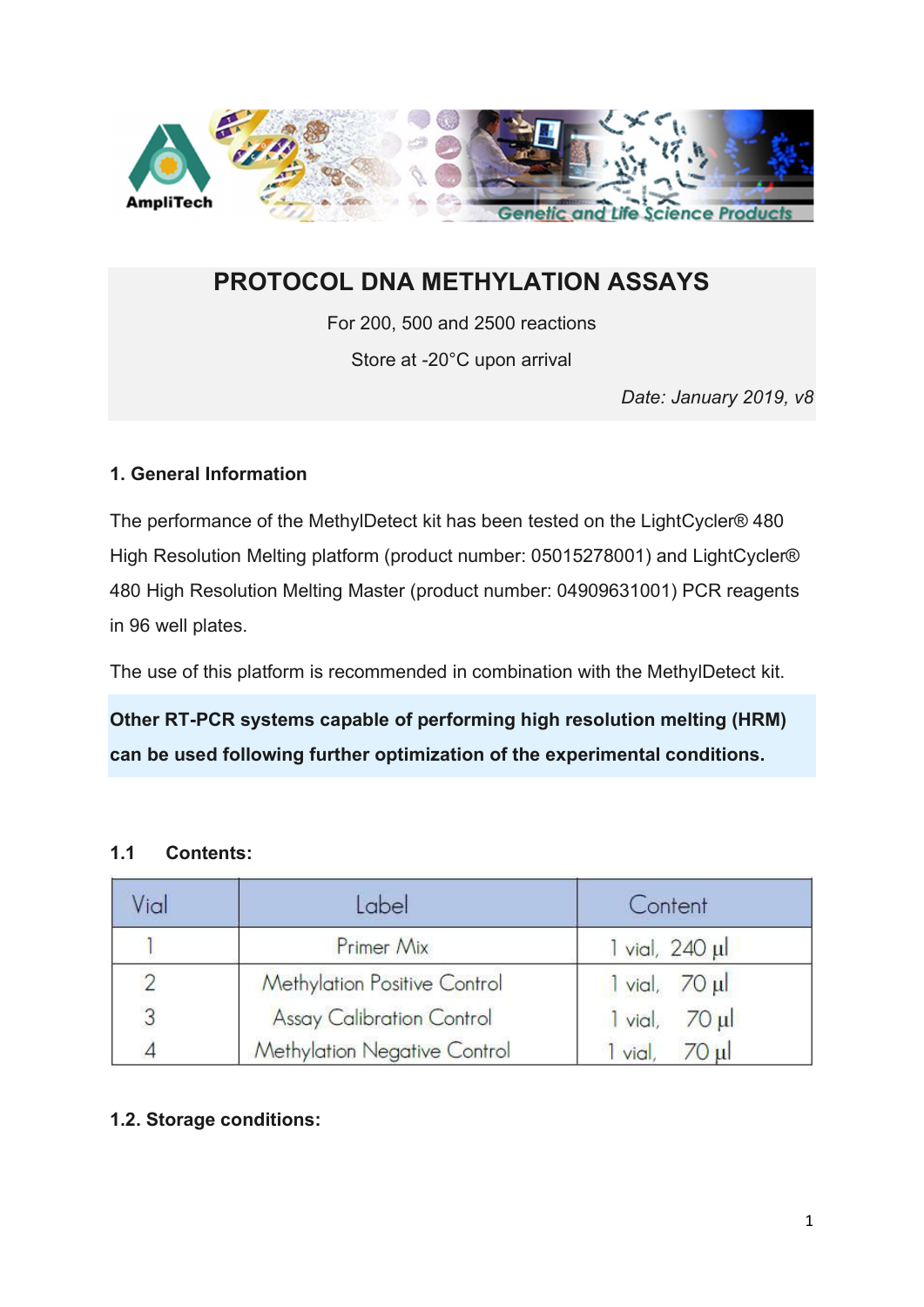The MethylDetect kit is shipped at room temperature. When stored at -20°C the reagents are stable through the expiration date printed on the label. When opened keep stored at -20°C. Avoid repetitive freezing and thawing of the kit components. Shipping and temporary storage for up to 8 weeks at 4°C has no detrimental effects on the assay performance.

For storage conditions of the LightCycler® 480 High Resolution Master Mix, the associated protocol can be consulted for further details $1$  .

## 1.3. Additional equipment and reagents required:

- 1. High Resolution Master Mix (containing Taq polymerase, reaction buffer, dNTP mix, HRM dye, MgCl<sub>2</sub>, and water, PCR grade).
- 2. An instrument combining Real-Time PCR with high resolution melting capability.
- 3. 96 well plates or reaction tubes compatible with the Real-Time PCR and HRM instrument.
- 4. Nuclease-free, aerosol-resistant pipette tips.
- 5. Pipettes with disposable, positive-displacement tips.
- 6. Sterile reaction tubes for preparation of master mix.

Optional: Standard swinging-bucket centrifuge containing a rotor for multiwell plates.

### 1.2. Application

The MethylDetect kit is designed and optimized for detection of DNA methylation status of the specific gene promoter region in a human DNA bisulfite converted genomic DNA. DNA, representing methylation positive, assay calibration, and methylation negative controls, are supplied with the kit to ensure optimal performance of the assay.

### 1.3. Preparation time

### Assay time

The cycling program for the MethylDetect kit includes 10 min pre-incubation and 50 cycles of amplification followed by high resolution melting and will last for approximately 90-120 min when performed using the LightCycler®480 System.

### 2. Protocols

# 2.1. Before you begin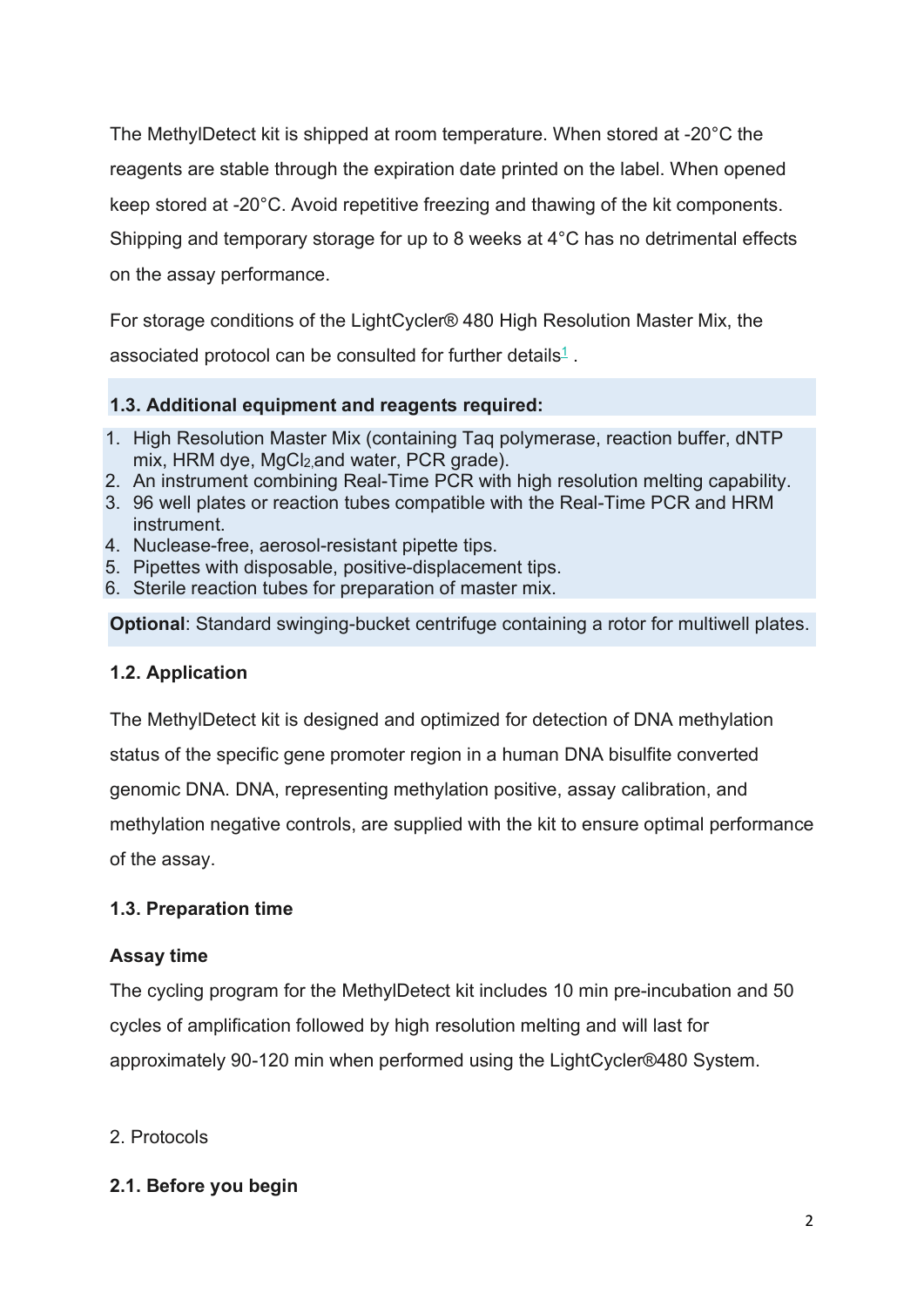# Sample materials

As a general rule, when using PCR for methylation studies, all DNA samples have to be bisulfite converted, to ensure preservation of the methylated cytosines in the template <sup>1</sup>.

The changes to the double stranded DNA sequence after bisulfite conversion, in which the cytosines in CpG dinucleotides are methylated, is illustrated in figure 1:

| Template:            | 5' - CATGCGAAGGCTATCCTAGAACGCGTTCA - 3'<br>3' - GTACGCTTCCGATAGGATCTTGCGCAAGT - 5' |
|----------------------|------------------------------------------------------------------------------------|
| Bisulfite converted: | $5'$ - TATGCGAAGGTTATTTTAGAACGCGTTTA - 3'                                          |
|                      | $3'$ - GTATGCAATTGATAGGATTTTGCGCTTGT - $5'$                                        |

Figure 1. The preserved methylated cytosines, which are part of a CpG dinucleotide, are underlined and in red. The unmethylated cytosines are converted to uracil, and further substituted with thymine during the PCR, and are illustrated in blue. After bisulfite conversion the DNA strands are no longer complementary, and will appear single-stranded.

Following bisulfite treatment the methylated DNA sequence is different from the unmethylated, as unmethylated cytosines are converted to uracil, and methylated cytosines remain unchanged. After PCR, the products will have different melting properties, and the resulting profile after HRM allow for discrimination between methylated and unmethylated templates, respectively (figure 2).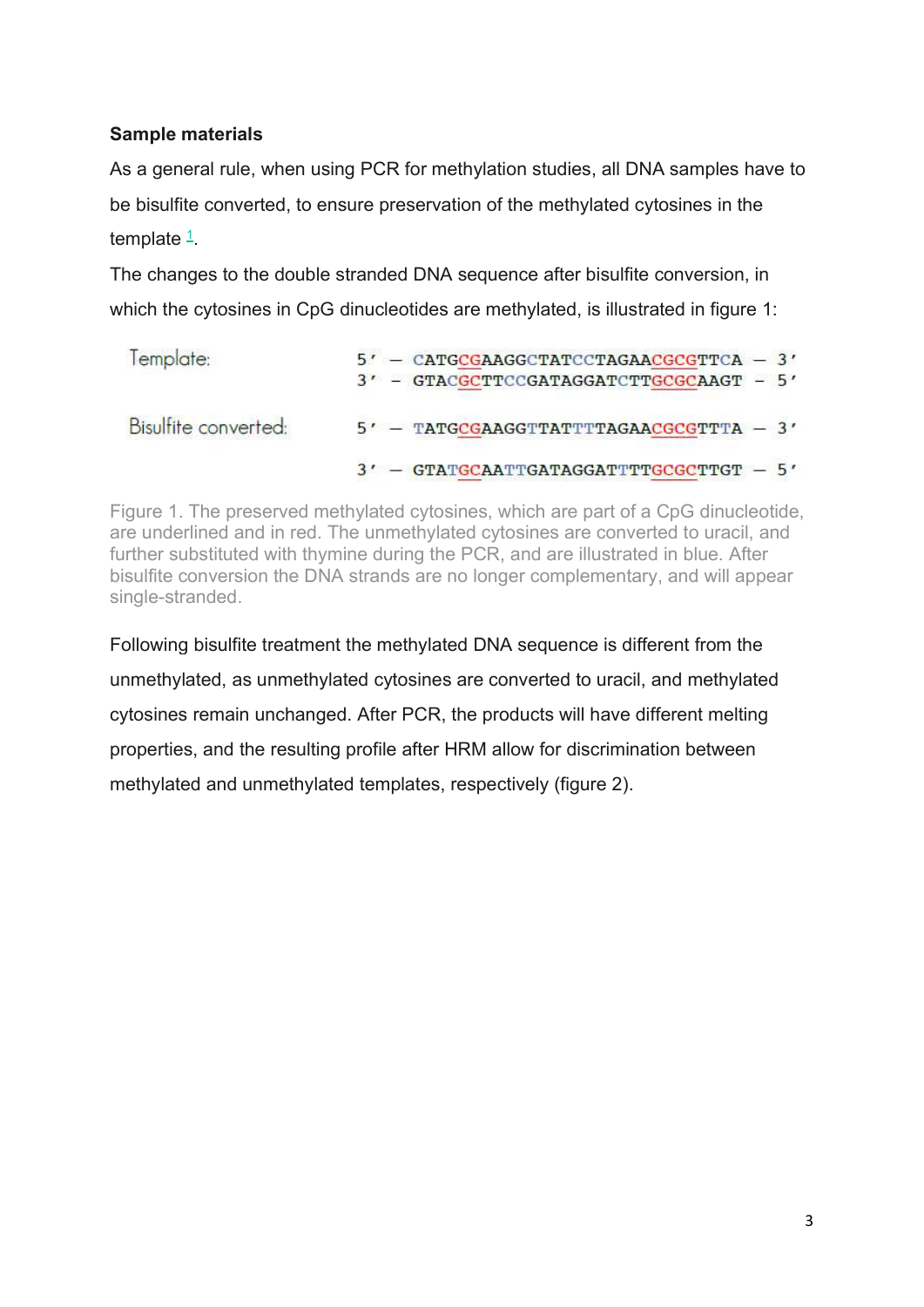

Figure 2. Schematic illustration of the principle behind HRM analysis. A) the difference in a DNA sequence after bisulfite conversion of a methylated and an unmethylated genomic region. B) the difference in melting properties of the PCR products from the methylated (blue) and the unmethylated (black) templates.

# Sample DNA

Use 50-100 ng of bisulfite modified DNA per reaction. This is a theoretical concentration based on the DNA input for bisulfite conversion and the elution volume. Commercially kits are available for bisulfite conversion of the sample DNA. In the current version of the MethylDetect kit, we recommend the use of bisulfite conversion kits from Zymo Research to process DNA samples prior to methylation analyses.

# ! Follow the instructions from the bisulfite conversion kit for storage of the DNA after treatment  $2$ .

The quality of the DNA should be suitable for PCR in terms of concentration, purity and absence of PCR inhibitors. Use of same DNA extraction procedure for all samples may eliminate any subtle differences in the high-resolution melting results, which could have been introduced by a difference in reagent components. To ensure sufficient quality of the DNA prior to bisulfite conversion, agarose gel electrophoresis or analysis by a Bioanalyzer can be used to assess the DNA integrity, and Qubit Fluorometer is recommended for measuring the DNA concentration.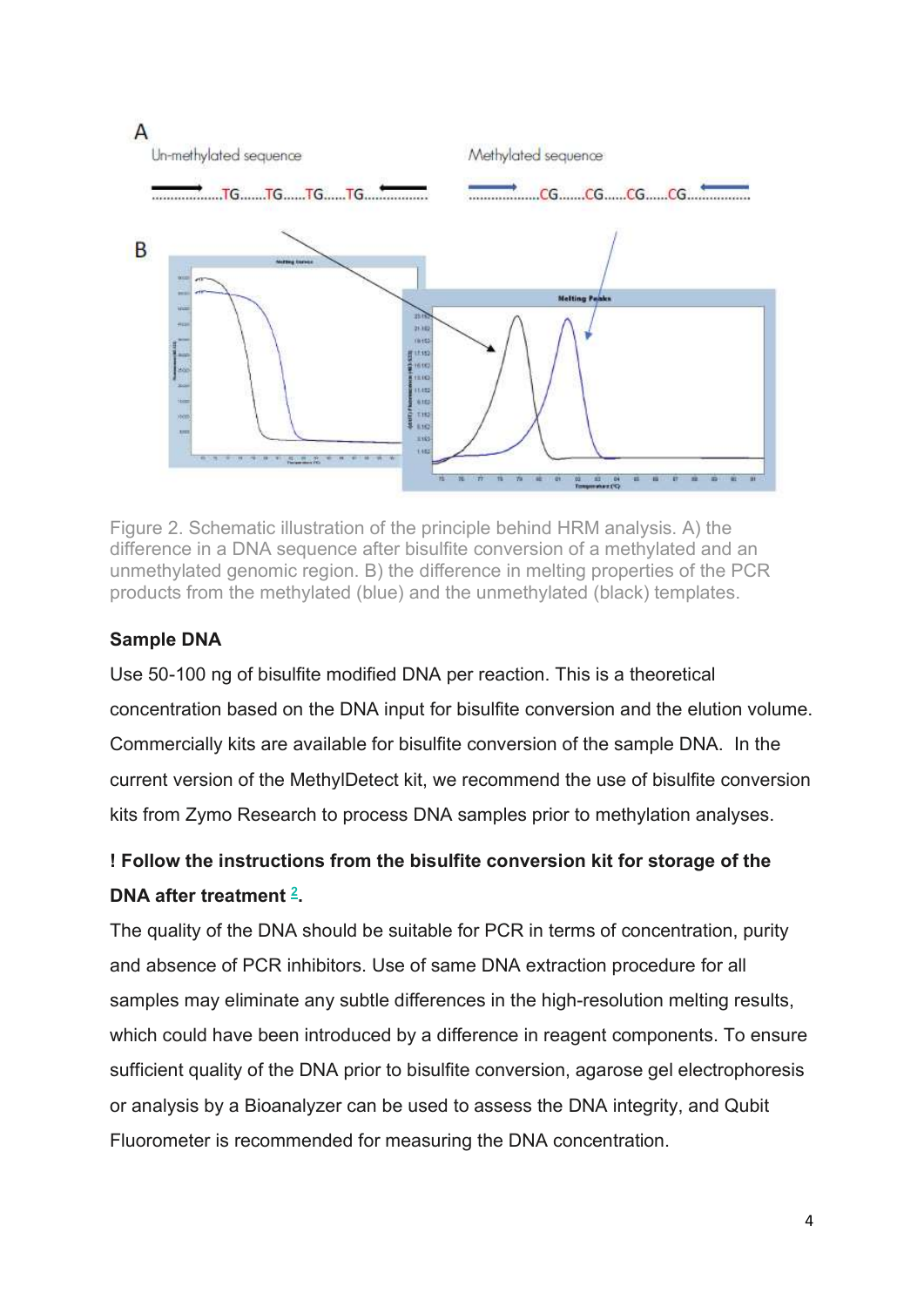### Assay calibration controls

A methylation positive, an assay calibration, and a methylation negative control are supplied with the MethylDetect kit, and ready for use. The assay calibration control is included to ensure the assay sensitivity to detect methylation of 1%.

# ! The methylation positive, the assay calibration, and the methylation negative controls are not to be bisulfite converted.

The controls are each applied in duplicates or triplicates to all multiwell plates.

#### Negative Control Reaction

A No Template Control (NTC) should always be included in each analysis. The NTC contains the same reagents as the reactions for analyses, except that the DNA sample is replaced with the same amount of PCR grade water. The NTC should be present at each multiwell plate in duplicates or in triplicates.

#### **Primers**

A primer set is supplied within the MethylDetect kit, and the PCR assay conditions are given in the Protocol table.

#### Mg+ Concentration

The optimum MgCl<sub>2</sub> concentration is essential to enhance amplification after bisulfite modification and thereby highly important for the high-resolution melting result. The recommended MgCl<sub>2</sub> concentration for each specific kit is provided in table 1.

### 2.2. Preparation of the PCR reaction

The protocol is calibrated using the LightCycler® 480 High Resolution Melting Master and the associated protocol can be consulted for further details  $1$ . Follow the procedure below in the given order to prepare one 20 ml standard reaction.

1. Thaw the solutions and spin all tubes briefly in a micro-centrifuge before opening, to ensure that the content is collected at the bottom of the tube.

-store all reagents on ice.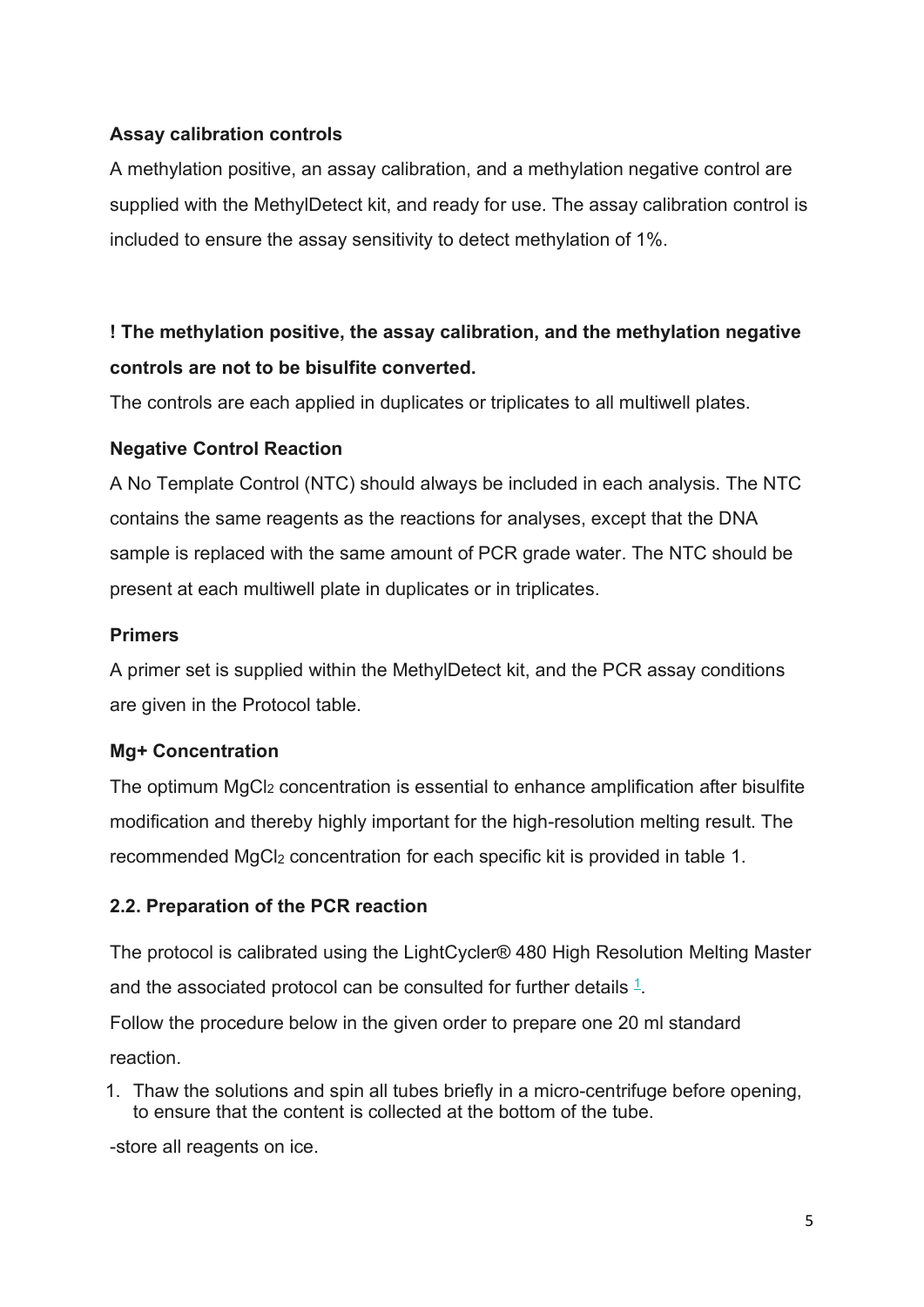2. Prepare the PCR mix for one 20 ml reaction by adding the following components in the order listed below and keep it on ice.

| Component                    | Volume      |  |  |
|------------------------------|-------------|--|--|
| HRM Master 2 x conc.         | $10 \mu$    |  |  |
| Primer mix                   | $1.0 \mu$   |  |  |
| $MgCl2$ (25 mM)              | $2.4 \mu$   |  |  |
| H <sub>2</sub> O (PCR grade) | $0.6$ $\mu$ |  |  |
| In total                     | $ 4 \mu $   |  |  |

## Table 1

## Multiple Reactions.

To prepare the PCR mix for multiple reactions, multiply the volume for each component with the number of reactions, including the standard control samples (methylation positive, assay calibration, and methylation negative control DNA) and the NTC in triplicates, adding extra reactions to compensate for loss of reagents during pipetting (we suggest for a 96-well plate prepare 100 reactions).

### ! For plate setup see figure 3.

### Example:

### To prepare a 96-well plate, in which all samples are analysed in triplicates: use

# 28 test samples (84 wells) + three different standards (nine wells) + NTC (three

### wells) = 96 wells.

- 1. Mix the reagents carefully by pipetting up and down and spin briefly. Do not vortex
- 2. Pipette 14 ml PCR mix into each well, including the wells to contain the positive, the assay calibration, the negative, and the no template controls.
- 3. Add 6 ml bisulfite treated DNA, corresponding to a theoretical calculated value of 50-100 ng For optimal performance, the amount of template was tested in the range of 50-100 ng. Lower amount of template can be used however, we recommend that the assay is optimized to the specific DNA concentration before processing the test samples.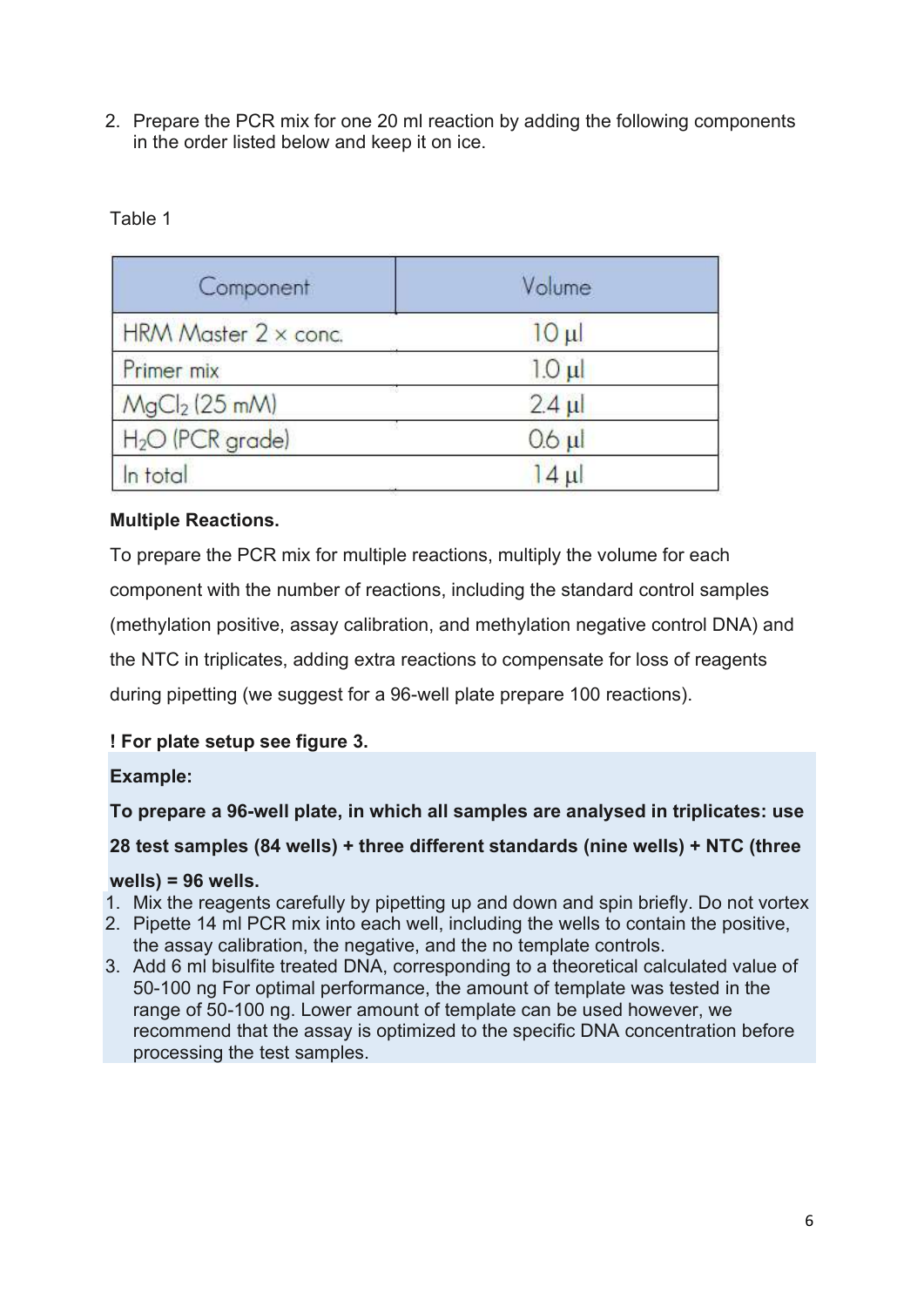! For each multiwell plate, add 6 ml of each standard control DNA provided in the kit (methylation positive, assay calibration, and methylation negative), preferably in triplicates.

- 4. Seal the multiwell plate with an appropriate sealing foil.
- 5. Spin for 2 min at 1000 ´
- 6. Place the multiwell plate in the instrument and start the PCR-HRM program.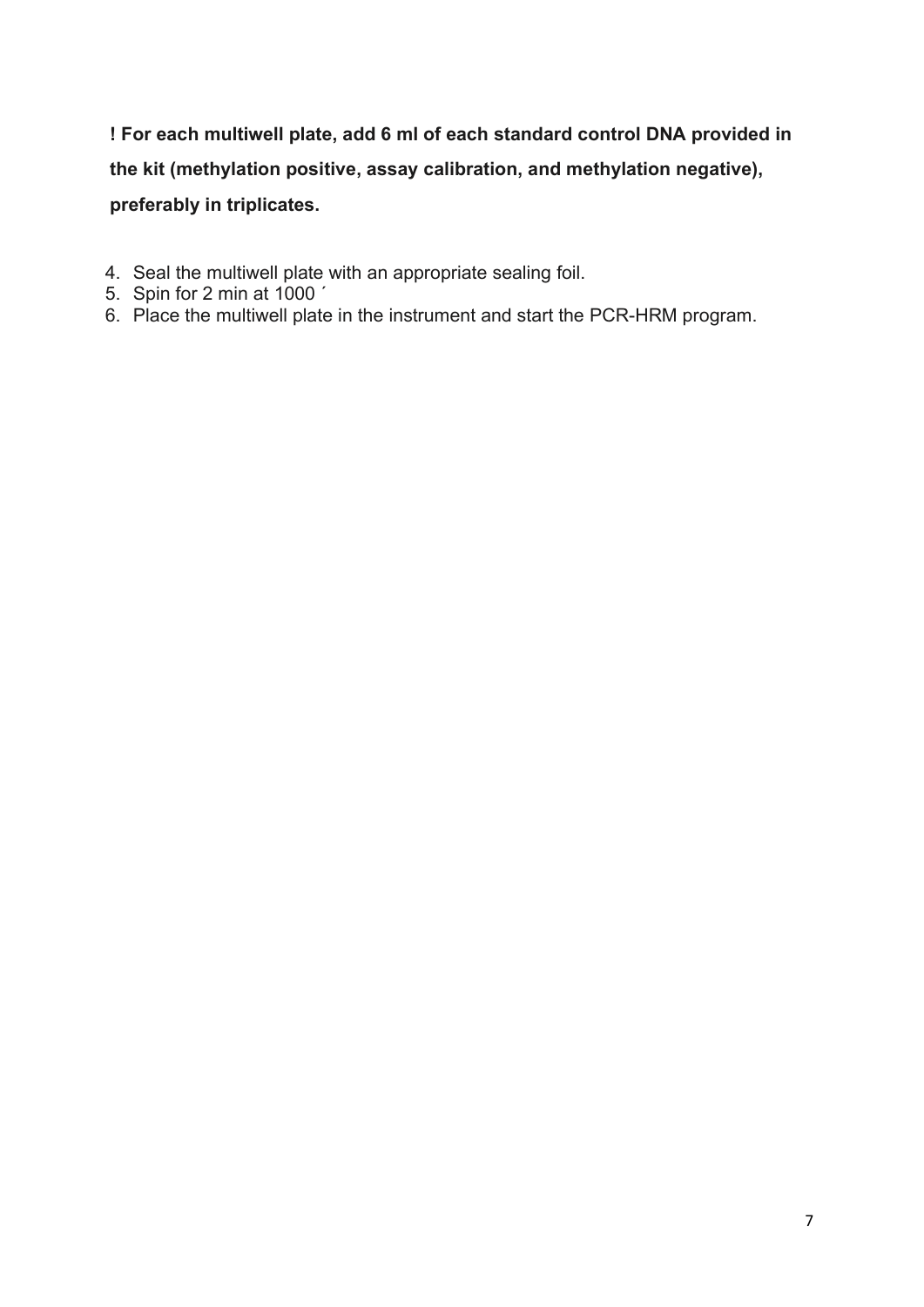

2.3. PCR and HRM program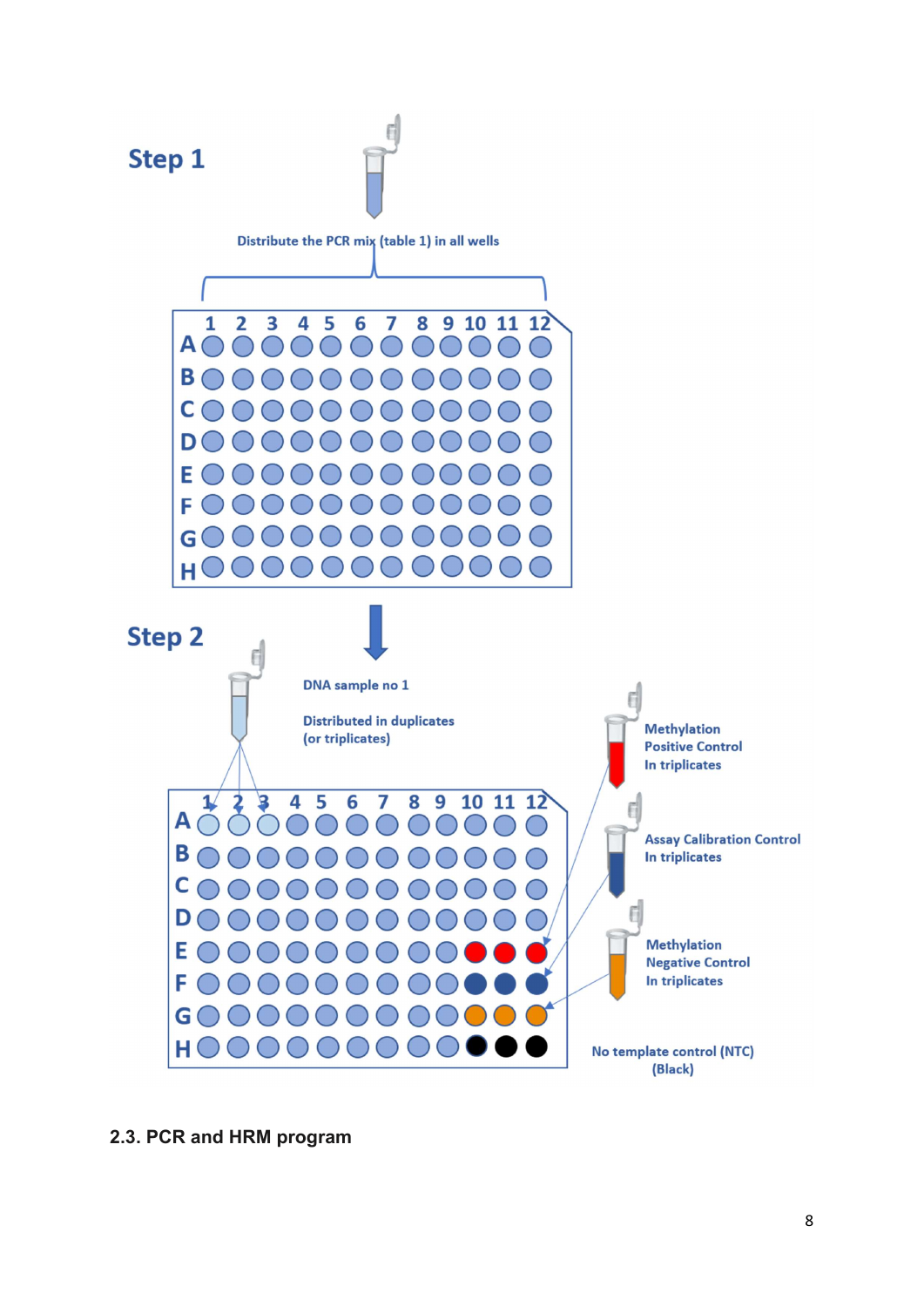The program below is suitable for the LightCycler® 480 System, consult the protocol  $1$ 

| Program                           | Cycles       | Temperature<br>(°C) | Hold<br>(sec) | <b>Ramp Rate</b><br>$(^{\circ}C/sec)$ | Acquisition<br>s (per °C) |
|-----------------------------------|--------------|---------------------|---------------|---------------------------------------|---------------------------|
| Pre-Incubation                    | $\mathbf{1}$ | 95                  | 600           |                                       |                           |
|                                   |              | 95                  | 15            | 4.4                                   | <b>None</b>               |
| Amplification                     | 50           | *                   | 10            | 2.2                                   | None                      |
|                                   |              | 72                  | 15            | 4.4                                   | Single                    |
|                                   |              | 95                  | 15            | 4.4                                   | None                      |
| <b>High Resolution</b><br>Melting |              | 60                  | 60            | 2.2                                   | None                      |
|                                   |              | 95                  | Continuous    | 0.01                                  | 50                        |

\* The annealing temperature is assay specific

#### 3. Results

The results presented below were obtained following the MethylDetect kit protocol, using the LightCycler® 480 High Resolution Melting Master. After the amplification part of the program, the amplicons are analysed by high resolution melting curve analysis, and the data evaluated using the LightCycler® Gene scanning software.



Figure 4. Normalized melting curves illustrating methylation positive control (red), the assay calibration control (blue), and methylation negative control (orange) of the gene specific templates supplied with the MethylDetect kit.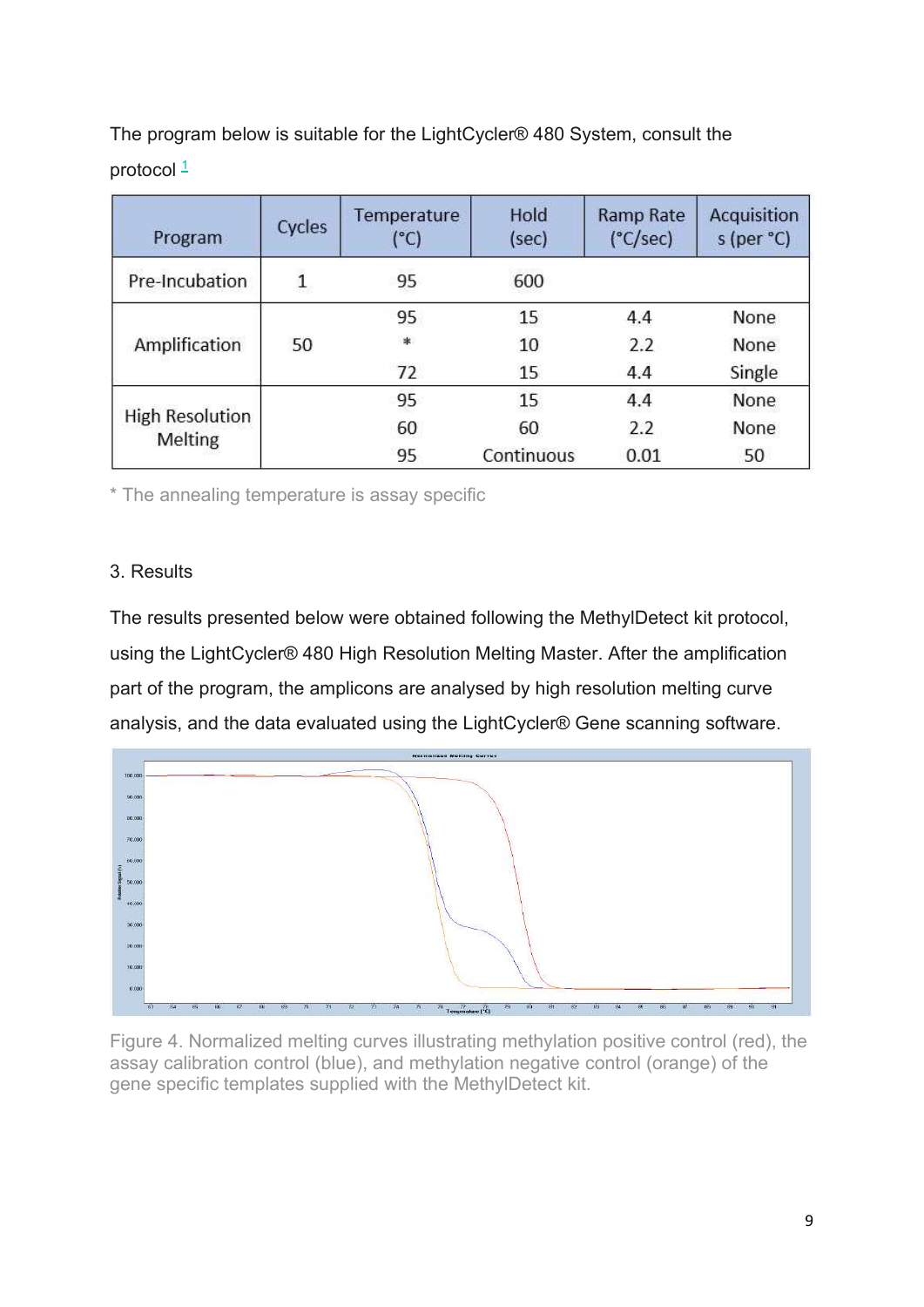

Figure 5. Relative signal difference (d/dT) plot illustrating the methylation positive control (red), the assay calibration control (blue), and methylation negative control (orange) of the gene specific templates supplied with the MethylDetect kit.

## 4. Troubleshooting

The protocol was calibrated using the LightCycler® 480 High Resolution Melting Master and the protocol specific for this kit can be consulted for troubleshooting  $2$ .

5. The principals behind the MS-HRM analysis method

Methylation-Sensitive High-Resolution Melting (MS-HRM) is a high-throughput technology for highly sensitive DNA methylation analysis of single loci <sup>2,3</sup>. The technology utilizes the difference in melting properties of the PCR product amplified from methylated and unmethylated DNA strands after bisulfite conversion. The inclusion of standard DNA with known DNA methylation status ensures a highly sensitive read-out of the methylation of the test DNA.

MS-HRM was shown to differentiate between methylated, un-methylated, and heterogeneous methylated templates, which have clearly distinguishable profiles after High-Resolution Melting (HRM) <sup>45 6</sup>.

#### **References**

1. Clark SJ, Harrison J, Paul CL, Frommer M. High sensitivity mapping of methylated cytosines. Nucleic Acids Res. 1994;22(15):2990-2997.